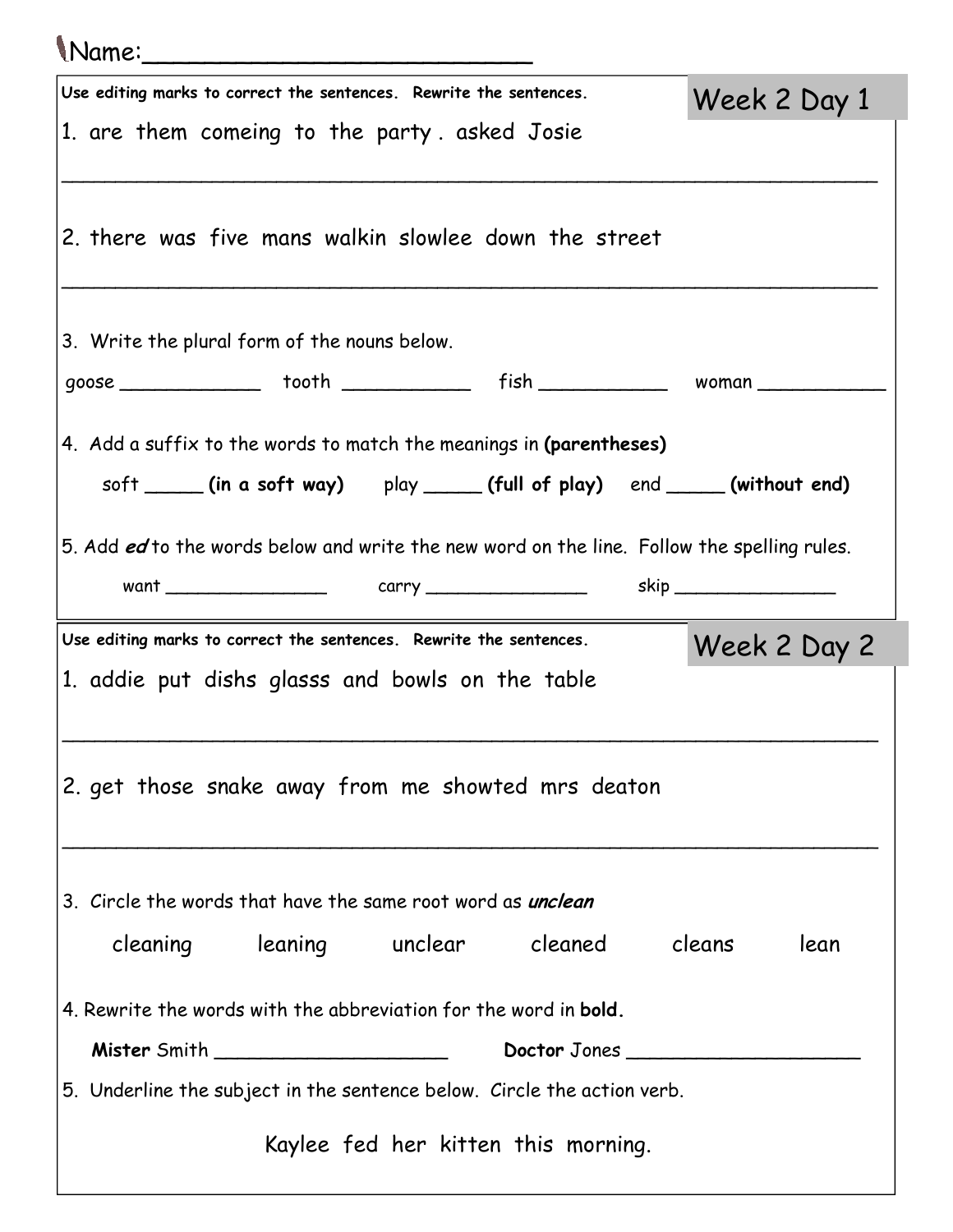## Name:\_\_\_\_\_\_\_\_\_\_\_\_\_\_\_\_\_\_\_\_\_\_\_\_\_ Use editing marks to correct the sentences. Rewrite the sentences. 1. i can dress my self said maya \_\_\_\_\_\_\_\_\_\_\_\_\_\_\_\_\_\_\_\_\_\_\_\_\_\_\_\_\_\_\_\_\_\_\_\_\_\_\_\_\_\_\_\_\_\_\_\_\_\_\_\_\_\_\_\_\_\_\_\_\_\_\_\_\_\_\_\_\_\_\_\_\_\_\_\_ 2. you better listen to the sub said mr Kelley \_\_\_\_\_\_\_\_\_\_\_\_\_\_\_\_\_\_\_\_\_\_\_\_\_\_\_\_\_\_\_\_\_\_\_\_\_\_\_\_\_\_\_\_\_\_\_\_\_\_\_\_\_\_\_\_\_\_\_\_\_\_\_\_\_\_\_\_\_\_\_\_\_\_\_\_ 3. Circle the correct closing. your friend, Your Friend, Your friend Your friend, wyatt Wyatt Wyatt Wyatt 4. Divide the words into syllables with a / . little sandal camel tickle 5. Correct the spelling on the suffixes below. slowlee \_\_\_\_\_\_\_\_\_\_\_\_\_\_\_ dirtee \_\_\_\_\_\_\_\_\_\_\_\_\_\_\_ Week 2 Day 3 Use editing marks to correct the sentences. Rewrite the sentences. 1. us cookt dinner our selves \_\_\_\_\_\_\_\_\_\_\_\_\_\_\_\_\_\_\_\_\_\_\_\_\_\_\_\_\_\_\_\_\_\_\_\_\_\_\_\_\_\_\_\_\_\_\_\_\_\_\_\_\_\_\_\_\_\_\_\_\_\_\_\_\_\_\_\_\_\_\_\_\_\_\_\_ 2. mrs laut read make way for ducklings to we \_\_\_\_\_\_\_\_\_\_\_\_\_\_\_\_\_\_\_\_\_\_\_\_\_\_\_\_\_\_\_\_\_\_\_\_\_\_\_\_\_\_\_\_\_\_\_\_\_\_\_\_\_\_\_\_\_\_\_\_\_\_\_\_\_\_\_\_\_\_\_\_\_\_\_\_ 3. Finish the simile. His hands were as cold as \_\_\_\_\_\_\_\_\_\_\_\_\_\_\_\_\_\_\_\_\_\_\_\_\_\_\_\_\_\_\_\_\_\_\_\_\_\_\_. 4. Is the following an example of alliteration or repetition ? (circle one) Outside, Outside where I like to play. Outside, Outside on a sunny day. 5. Divide the following words into syllables with a  $\sqrt{ }$  . puppy angel hoping final Week 2 Day 4